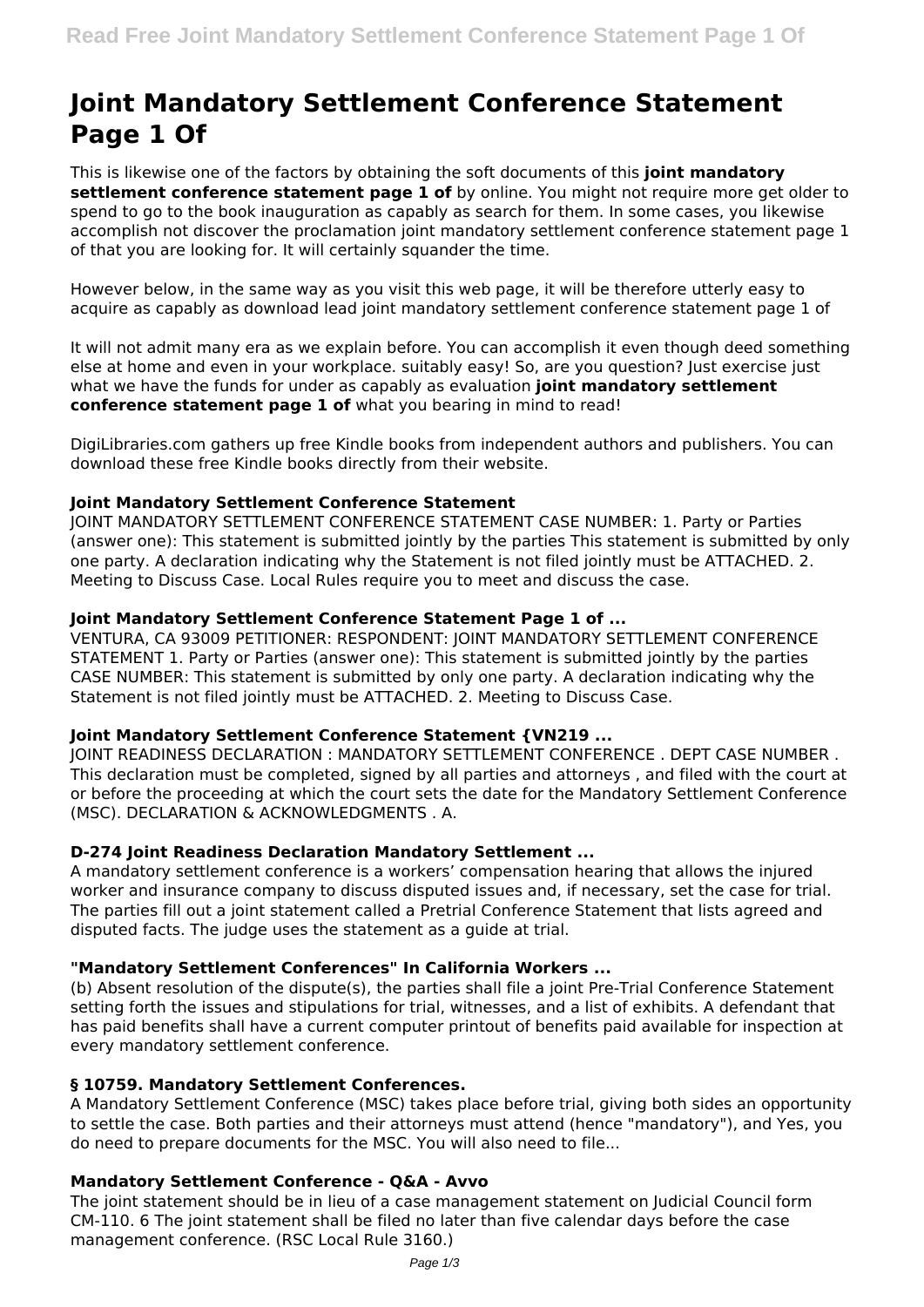# **GUIDELINES FOR COMPLEX LITIGATION IN RIVERSIDE SUPERIOR COURT**

Collections Mandatory Settlement Conference Statement (pdf ) ... Joint Statement of Disputed and Undisputed Facts (pdf ) RI-FL020: 01/2014: ... Settlement Conference Statement/Trial Brief (pdf ) RI-FL014: 12/2013: Family Law: Spousal Partner Support Declaration (pdf ) RI-FL005: 07/2013:

### **Local Forms - California**

(a) Pretrial Procedures- Civil Cases and Family Law Cases Not Involving Children. (1) Mandatory Joint Confirmation of Trial Readiness.Parties shall complete a Joint Confirmation of Trial Readiness form, file it with the clerk, and provide a working copy to the assigned judge by the deadline on the case schedule.

# **LCR 16. Pretrial Deadlines and Procedures - King County**

(c) Settlement conference statement No later than five court days before the initial date set for the settlement conference, each party must submit to the court and serve on each party a mandatory settlement conference statement containing: (1) A good faith settlement demand;

#### **California Rules of Court: Title Three Rules**

SETTLEMENT CONFERENCE BRIEF/ JOINT STATEMENT OF ISSUES TO BE TRIED Orange County Local Rules 707 and 709 I. Retirement/Pensions Issue: Proposed Resolution: J. Other Issue: Proposed Resolution: IV. ATTACHMENTS AND EXHIBITS Attachment 1: Current Income and Expense Declaration (Judicial Council form FL-150) and required ...

#### **E-MAIL ADDRESS (Optional): ATTORNEY FOR (Name): BAR NO ...**

Settlement conferences may be mandatory (required by the court) or voluntary. Regardless of the type of settlement conference, you should prepare by thinking about what you want and the minimum amount you are willing to settle for. Talk about the case with a lawyer and then submit all required paperwork. Part 1

### **How to Prepare for a Settlement Conference (with Pictures)**

Mandatory: VN042: Guardianship Questionnaire (Probate Code Section 1513) 07/09: VN043: Information Release Authorization: 07/03: VN144: Instructions for Obtaining A Clerk's Default Judgment (Possesion only) Unlawful Detainer: 07/13: Mandatory: VN219: Joint Mandatory Settlement Conference Statement: 01/11: VN049: Judgment on Sister State ...

# **The Superior Court of California - County of Ventura ...**

In general, if your trial is on Monday, you'll have your Mandatory Settlement Conference on the Wednesday before the trial. Short trials under a half day do not have Mandatory Settlement Conferences. You'll probably have your hearing in the Court building. A temporary judge will hear your Settlement Conference.

# **Mandatory Settlement Conference - The Superior Court of ...**

Alternative Dispute Resolution (ADR) in the Central District: An Overview. The Central District of California offers three Alternative Dispute Resolution (ADR) options: 1) a settlement conference with the district judge or magistrate judge assigned to the case; 2) a mediation with a neutral selected from the Court Mediation Panel; and 3) private mediation.

# **ADR | Central District of California | United States ...**

Mandatory Settlement Conference Brief-Long Cause Hearing Brief -Trial Brief(SDSC Form # D-241). The brief and all attachments must be exchanged between the parties and served on the settlement conference attorney no later than 4:00 p.m., three (3) court days before the MSC unless otherwise ordered by the court.

# **SUPERIOR COURT OF CALIFORNIA, COUNTY OF SAN DIEGO**

A Mandatory Settlement Conference (MSC) will be required in all contested matters, unless excused by the court. 2. A settlement conference statement must be filed and served at least five court days before the MS. Since MS's are conducted on Friday mornings, this means your statement must be filed no later than the previous Friday.

# **Superior Court of California County of Orange**